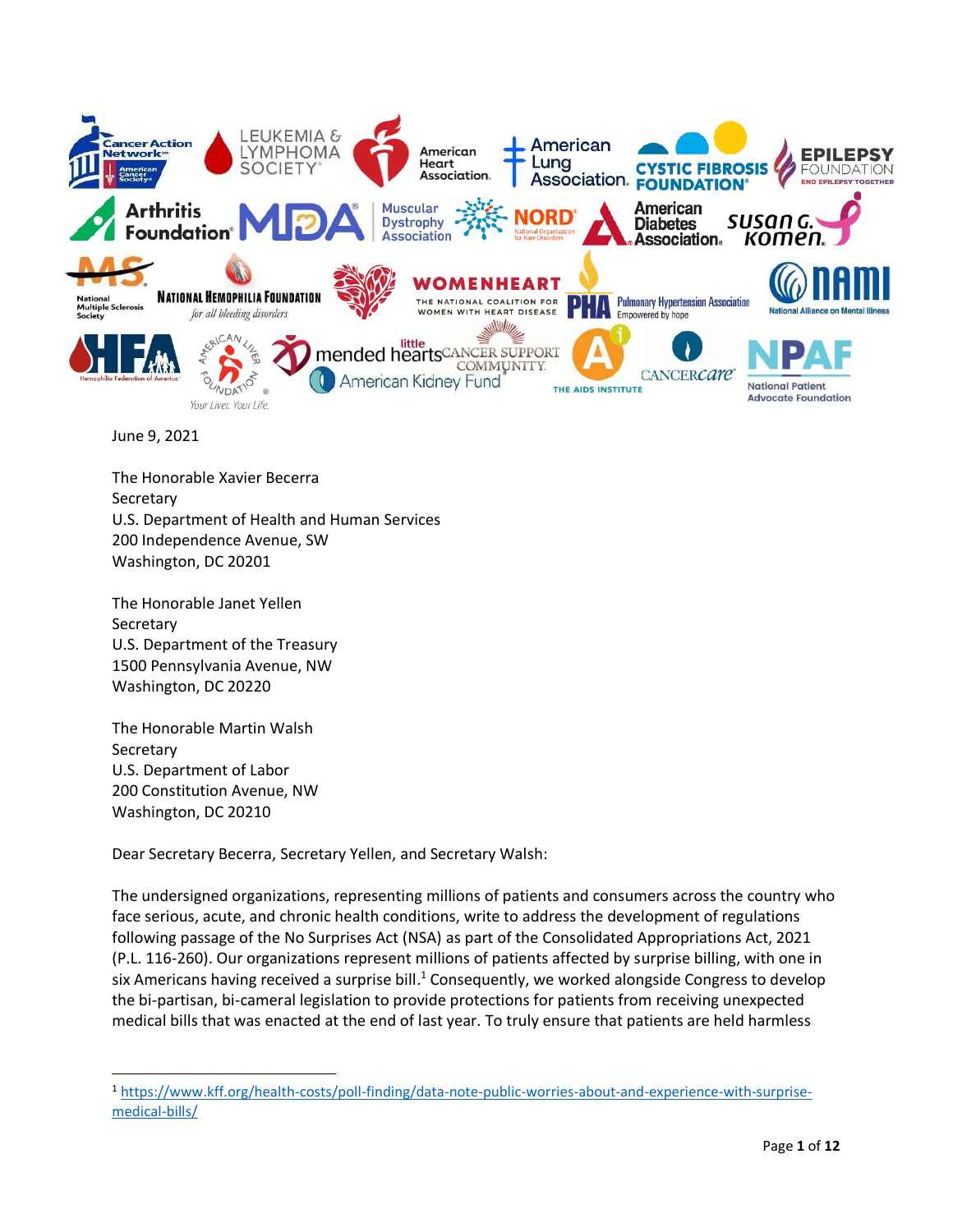from surprise billing, however, it is critical that the regulations underpinning the law have robust safeguards for patients.

As you draft regulations to implement the NSA, we ask that you take into consideration the key considerations for patients and consumers we outline below. While these comments by no means capture all the provisions and nuances impacting patients, they constitute a preliminary guide as to how to craft regulations that adequately protects patients and consumers. We therefore urge you to keep in mind two principal goals of the legislation – and Congress' intent —when drafting regulations:

- First, the law must be implemented in a way that provides consumers with clear, comprehensive protections against surprise bills where they have not knowingly obtained out-of-network care.
- Second, the law must be implemented in a way that ensures the independent dispute resolution (IDR) process does not lead to higher costs for patients.

In addition, we strongly encourage the Departments to undertake a broad, well-funded education campaign to notify consumers of their new rights under the NSA and to put in place robust oversight and enforcement of the new law to ensure patients are protected. As we have seen, even after passage, patients continue to experience the unforeseen financial burdens of surprise bills while being treated for the coronavirus and it is critical that, going forward, consumers are made aware of their new rights. <sup>2</sup> The federal law will extend comprehensive protections for the first time in the states without their own surprise billing laws and to the nearly 135 million people in self-insured plans. Investing in consumer education and oversight will help guarantee the law is implemented and enforced as Congress intended.

# **Ensure Clear, Comprehensive Consumer Protections Against Surprise Billing**

Patients, especially those with chronic or serious conditions, are at greater risk of receiving an out-ofnetwork bills in both emergency and non-emergency settings. We have learned that many of our patients, even those who are among the savviest health care consumers, can end up with an out-ofnetwork bill through no fault of their own. This leaves patients who are already financially stretched with hundreds if not thousands of dollars in additional medical bills.

Fortunately, the NSA details the scenarios in which patients must be protected from surprise bills. However, there are exceptions to surprise bill prohibition when consumers knowingly and voluntarily agreed to receive care from certain out-of-network providers in certain settings. The law allows for patients to provide signed consent to receive non-emergency care out-of-network and thereby waive their surprise billing protections. However, protections cannot be waived when there is no in-network provider available, for urgent or unforeseen care, or for certain specialty providers (e.g., anesthesiologists, pathologists, radiologists and neonatologists, and others that may be identified in federal regulations).

With our patients' lived experiences in mind, we note that it is critical that the Departments work diligently to ensure that patients and consumers, who are at the heart of this landmark legislation, are protected as fully as possible. This includes carefully examining scenarios under which an individual may receive a surprise bill, from whom, and what steps state and federal regulators will take to enforce and engrain these protections in our system of care. While our organizations appreciate that there are

<sup>2</sup> <https://www.nytimes.com/2021/05/21/upshot/covid-bills-financial-long-haulers.html>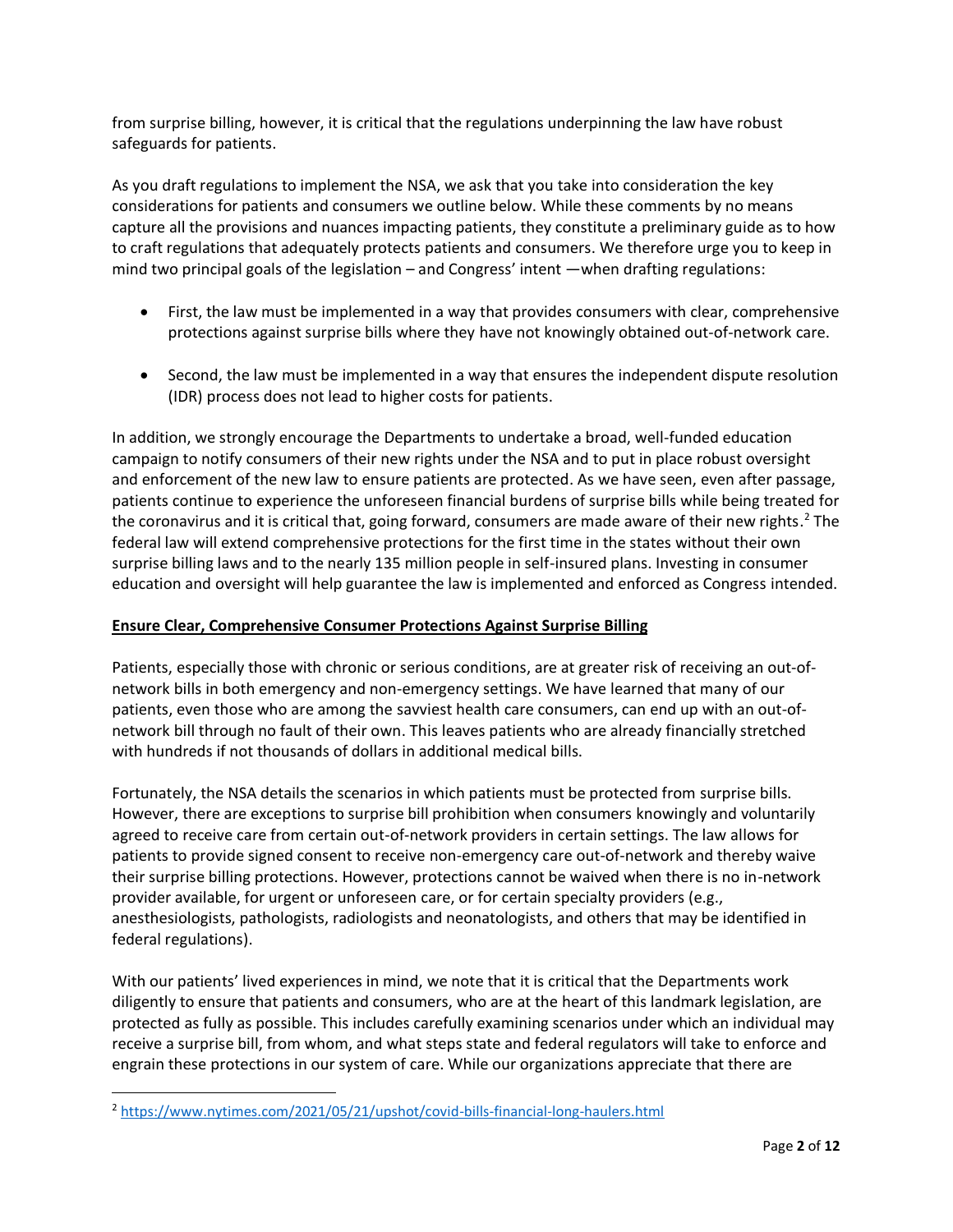circumstances and scenarios where a patient may choose care that will result in a balance bill, we know from experience that any gaps or gray areas may be leveraged against our patients.

#### **Notice and Consent**

One of the most vulnerable times for a patient is right before a procedure. In addition to navigating their actual care (which might require lab tests, consults, and other steps that must be taken directly in advance of a procedure), patients must also make arrangements for follow-up care, child care, transportation, and work. This is a stressful time for even the most prepared and well-resourced patients. Notice and consent forms should account for this by ensuring that waivers of NSA protections are not delivered without special and careful explanation and acknowledgement. We strongly believe that most patients, if they truly understand the law's protections, will not want to waive the protections of the NSA and that methods of delivery or explanation which downplay or treat these notices as perfunctory should not be permitted. The notice and consent forms should make this default clear and be written, distributed, and collected in a way that ensures that patients are knowingly and voluntarily agreeing to receive care out-of-network and incur the financial consequences. In order to implement this provision in a manner that ensures patients are knowingly and voluntarily agreeing to receive care out-of-network, where permitted, we recommend the following:

- The notice and consent form must comply with Section 1557 of the Affordable Care Act, Titles II and III of the Americans with Disabilities Act, Title VI, Section 504 and 508 of the Rehabilitation Act and other federal language access requirements and provide information on how to file a complaint, request an appeal, and access consumer assistance (for example, from a Consumer Assistance Program or [CAPs], hospital charity assistance programs, state and federal enforcement agencies, and others). Regulations should make clear that notice and consent must be communicated effectively in a patient's primary language, otherwise it should be deemed invalid. With regard to the requirement that notice and consent be translated and available in the 15 most common languages, regulations should require that this be based on the facility's service area or a geographic region defined by Metropolitan Statistical Areas. Regulations should not allow the requirement to be met based on the 15 most common languages in the state, which may not correspond with the specific language needs of the facility's likely population. Regardless of whether a notice meets this requirement, if the notice and consent cannot be communicated effectively in a patient's primary language, it should be considered invalid.
- The content of the notice and consent form must be clear, easy to read, and understandable. It must be provided as a stand-alone document, not buried among multiple other documents a patient may have to review and sign in advance of scheduling and receiving care. The content must make it clear that signing the consent form means waiving protections against surprise billing, with a plain language explanation of the consequences of doing so (for example, "you will have to pay out-of-pocket as much as [cost estimate] if you sign this form and give your consent"). The patient should then be required to check one of two boxes for "yes" or "no," to protect against patients simply hurrying through a form and checking all boxes. The Departments should also consider setting a minimum standard for notice and consent documentation such that it does not vary drastically between facilities, providers, or state and local jurisdictions, as well as requiring verbal assent from the patient that they are agreeing to out of network care and understand that they may receive a surprise bill.
- Consumers must have complete, accessible information in hand when asked to provide their consent to receive out-of-network care, including the Advance Explanation of Benefits (EOB)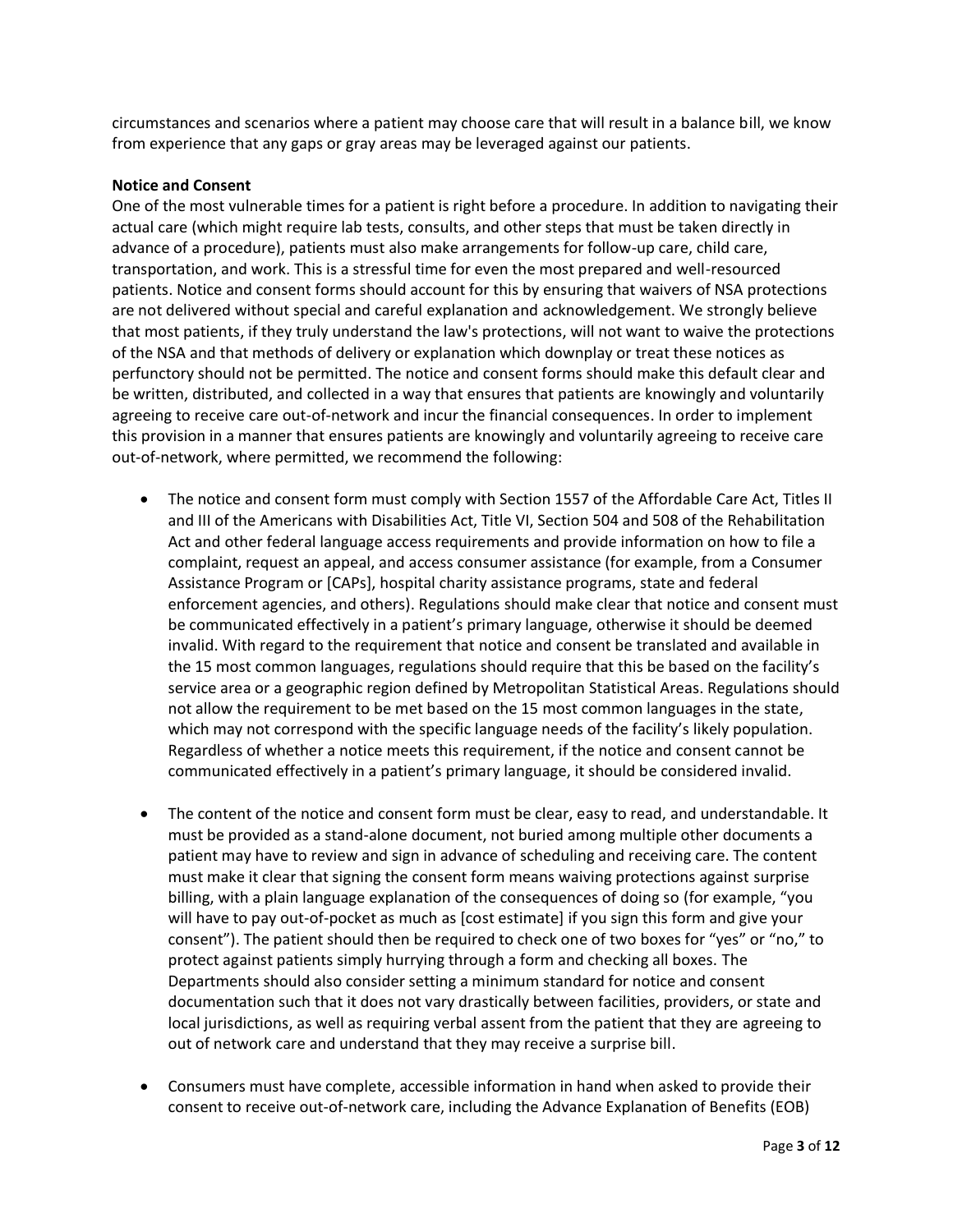with complete and accurate information about the costs of waiving protections. This should include an estimate of how much of their bill will be applied to their out-of-network deductible and annual out-of-pocket limit – the "allowed amount" for the service or treatment – as well as information that shows how much spending they have accrued toward their plan's out-ofnetwork deductible and annual out-of-pocket limit.

- The cost-estimate must be specific to the provider and procedure or service. Regulations should prohibit blanket waivers that would apply to multiple or potential providers or an episode of care that involves multiple procedures or services. States and CMS should engage in enforcement action when cost estimates differ significantly from billed charges. Ease of consumer complaints (see more below) will be crucial to this enforcement.
- Regulations must give clear guidance on the circumstances under which patients can voluntarily give consent to out-of-network care and waive their protection from surprise billing. In addition to the points above regarding full, clear information about the cost implications of waiving protections and the right to retain protections if no participating provider is available for the original scheduled date and time of the procedure, regulations should be clear that consent cannot be coerced. Texas law may provide an example on this point. Under Texas law, the patient must have "meaningful choice" to give signed consent, which is deemed impossible if, among other things, the non-participating provider requires payment of a non-refundable fee, deposit or cancellation fee.
- Regulations should address situations where patients cannot meaningfully consent or where continuity of care is important, such as following emergency care. Regulations should specify when a patient has been stabilized to the extent that they can meaningfully consent to receiving out-of-network care, as well as scenarios where even after stabilization the need for continuity of care means that a patient should continue to be protected from surprise billing under the emergency protections. Patients should not be forced to choose between receiving an out-ofnetwork bill or transferring to a different facility in scenarios where continuity and availability of care is critical.
- To comply with the NSA's requirement to update the notice as necessary, the Departments should use consumer testing and complaint data to identify areas where improvements are needed to ensure consent is given knowingly and without coercion.
- Federal regulators should confirm that state laws that do not allow providers to request that patients waive state surprise billing protections exceed the standards laid out in the NSA as more protective of consumers and thus are not preempted by federal notice and consent requirements. Similarly, regulations should confirm that state laws that require notice further in advance of a procedure are more protective of consumers and thus are not preempted. For example, Michigan requires 14 days' notice and Texas requires 10 days' notice prior to receiving non-emergency care. To do otherwise would make patients in fully insured products in those states worse off under the federal law.

#### **Securing In-Network Care**

The NSA requires non-participating providers and facilities to include in the notice given to patients a list of participating providers at the facility who are able to furnish the items and services. However, this information is of limited value to a patient scheduled to receive care in as little as 72 hours. The burden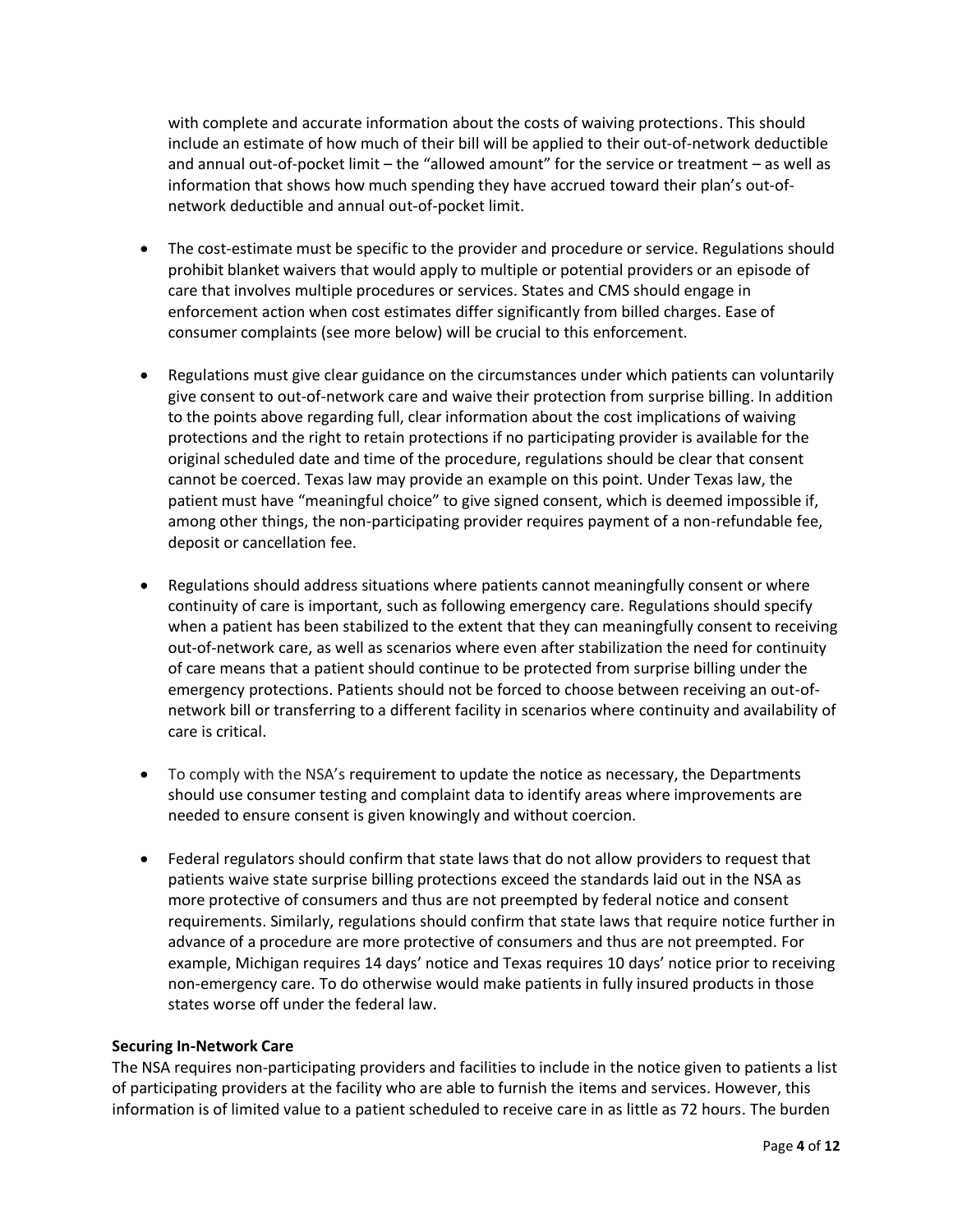cannot be on the patient to coordinate and schedule services with a participating provider. The burden should fall to the in-network facility and plan or insurer to ensure all providers involved in the patient's care are on contract with the patient's plan or insurer. Furthermore, if no participating provider is available for the original day and time of the scheduled service, the patient should not be required to reschedule in order to retain their protections from surprise billing. Rescheduling may present substantial challenges for the patient beyond mere inconvenience. Delaying care could result in worse medical outcomes (both from delayed care and the stress of a delay) and require multiple additional interactions with the health care system (and thus higher costs) if a patient must reobtain lab results or consults in advance of a procedure. Rescheduling could also have non-health financial implications by burdening patients with the need to reschedule time off from work, arrange for child care and transportation, and make other arrangements for the original scheduled date.

# **Scope of Protections**

Regarding which other providers should be included among those prohibited from surprise billing and barred from seeking a patient's consent, we urge federal regulators to construe this provision broadly and in a manner that is consistent with Congress' intent in enacting the NSA—to comprehensively protect patients from surprise bills for emergency and non-emergency care.

To that end, we urge you to recognize that patients are receiving both emergency and non-emergency care in many different settings other than hospitals and hospital-based emergency departments, including urgent care centers. We ask that you take a comprehensive approach to defining the facilities and providers to which the surprise billing protections apply for both emergency and non-emergency care. Doing so is consistent with Congress' intent to provide comprehensive protections for surprise billing. Furthermore, federal regulators should use data obtained from complaints and enforcement efforts to identify additional provider types at least annually.

In addition, many of the patients we represent require specialized care that may not be available from an in-network provider, particularly with the emergence of narrow networks. Patients' unique medical needs may require them to seek treatment form a sub-specialist provider or specialized facility. For example, a pediatric cancer patient may require the services of a subspecialist or specialized facility (children's hospital or cancer center). A traditional oncologist may not have the appropriate training to handle the unique needs posted by a pediatric cancer patient. In such cases, the patient's insurer or health plan may recognize the need – or have an obligation under some state network adequacy rules – to cover services through a reimbursement arrangement with an out-of-network provider or facility. Patients who have a medical need for subspecialty care often seek coverage through the appeals process. Regulations should therefore confirm that the definition of participating provider includes single case agreements (including when care was approved through a plan's appeals process) or similar arrangements in which an out-of-network provider or facility has a contract with an insurer or health plan to provide covered services to a specific patient. Washington's regulations take this approach, defining participating provider to include a "single care reimbursement agreement between a provider or facility and a carrier." <sup>3</sup> Furthermore, if the patient has obtained prior authorization from the issuer for a service or services from out-of-network provider, the facility and providers involved should be prohibited from sending a surprise bill to the patient.

Finally, consumers are protected from surprise billing by a non-participating provider if the consumer can demonstrate that they relied on inaccurate provider directory information. The burden should be on

<sup>3</sup> Washington Administrative Code 284-43B-010.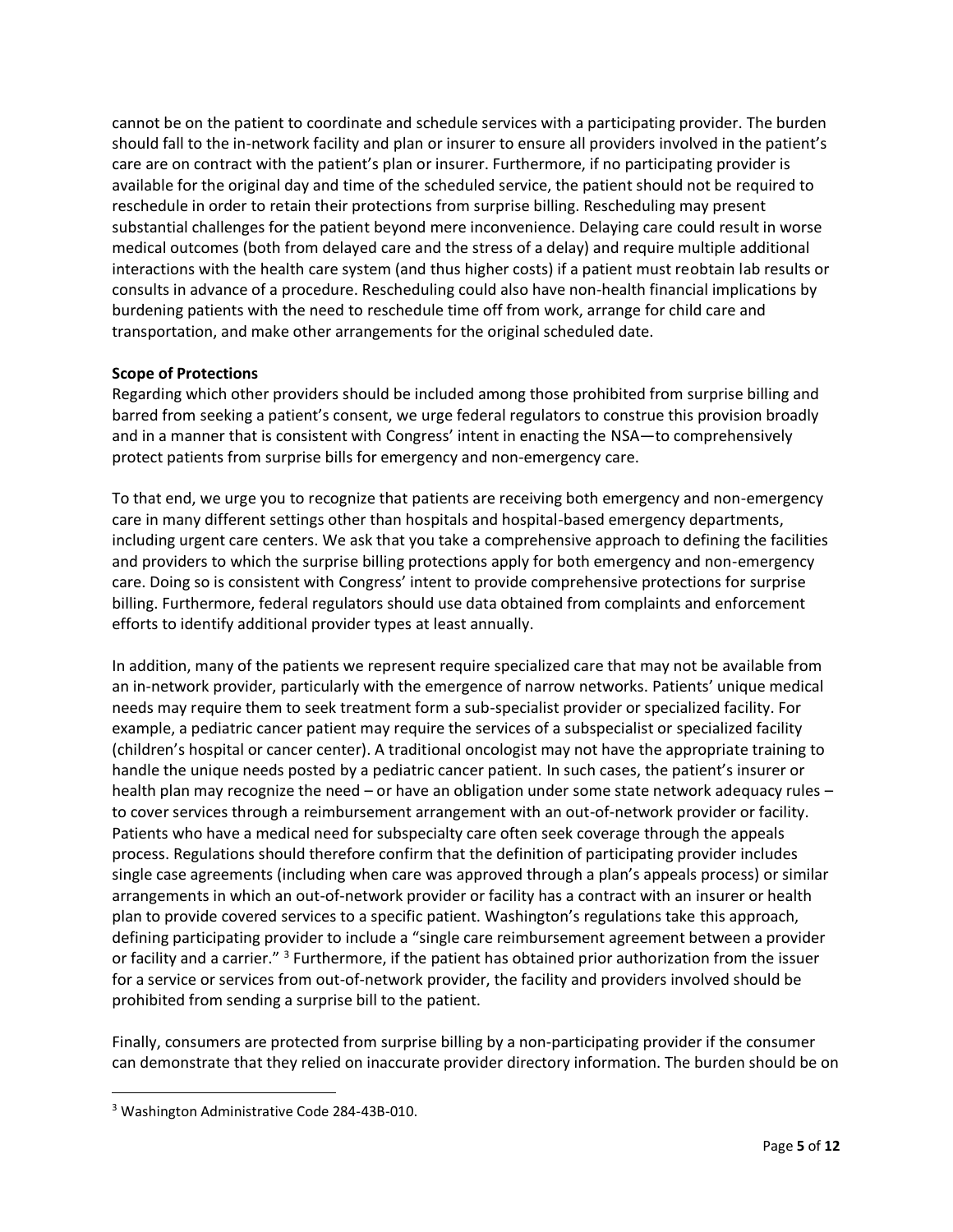the plan to demonstrate the directory was accurate at the time of the patient's search, particularly given the NSA's new requirements for providers and plans to keep directories current and accurate.

## **Consumer Information**

Regulations should require health plans and insurers to include clear information on each EOB identifying claims that are subject to the ban on surprise billing. Washington state may provide an example of an approach to this. Under Washington's law, insurers must include a HIPAA transaction code that identifies which claims are protected from surprise billing under state law.<sup>4</sup> Federal regulations can go further and require health plans and insurers to clearly indicate what portion of a bill, if any, is the responsibility of the patient to pay. Further, all notices from the health plan or insurer should include information on the complaint process, the consumer's appeal rights, and where to get assistance with filing an appeal or complaint (for example, a state's CAP).

## **Provider Directory**

We strongly support the requirement that health plans and insurers keep provider directories up-todate and accurate, as well as the requirement that providers report information to health plans and insurers to assist in regular directory updates. Provider directories must also meet language and information access standards. We urge regulators to conduct regular audits and secret shopper studies to confirm that health plans and insurers are complying with this critical consumer protection and engage in enforcement against plans that do not meet standards.

## **Patient Cost-Sharing**

In no case should a consumer's cost-sharing be applied to any payment rate that is greater than the Qualified Payment Amount (QPA). If the actual amount paid is less than the QPA, the consumer should get the benefit of the lesser of the QPA or the amount negotiated or determined in the dispute resolution. We also ask that consumers in states where the recognized amount (i.e., the amount that is the basis for calculating the consumer's cost-sharing) is defined under state law be guaranteed the same protection. If a state law would require consumers to pay more out-of-pocket than would apply if their cost-sharing was calculated using the QPA, the lower amount should apply.

#### **Consumer Complaints**

Patients typically do not know which federal or state agency has jurisdiction over their coverage. If a patient takes the step to complain – particularly while they are undergoing the stress and time required of a hospital-based procedure or emergency care – the complaint process must make it easy for them to get to the right regulator for their coverage and to get an answer. Simply telling a patient where to go next to file a complaint will discourage complaints and limit the potential of the complaint system to inform enforcement, oversight and future rulemaking.

The federal complaint system should therefore operate with a "no wrong door" policy that will receive complaints from any source, including but not limited to CAPs, and route complaints to the appropriate state or federal agency for further action. One potential example of a consumer-friendly complaint system is the one operated by the Consumer Financial Protection Board (CFPB), found here: [https://www.consumerfinance.gov/complaint/process/.](https://www.consumerfinance.gov/complaint/process/) The CFPB complaint system is clearly accessible from the homepage and allows consumers to track and understand the status of their complaint; be notified if their complaint was routed to another government agency; lets consumers know the likely

<sup>4</sup> Washington Administrative Code 284-43B-040. See also One HealthPort HIPAA Transaction Usage Requirements accessed at https://www.onehealthport.com/adminsimp/hipaa-transaction-usage-requirements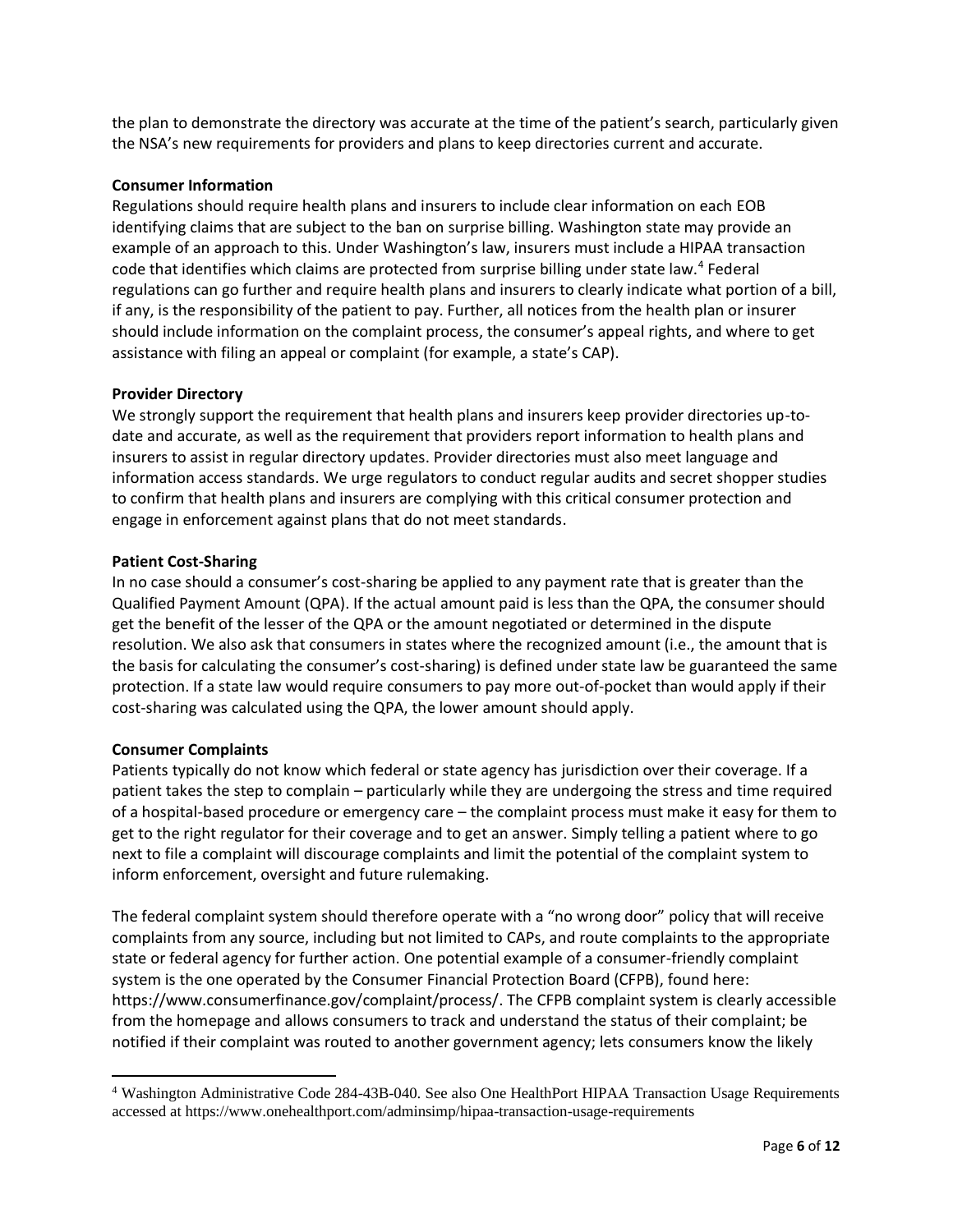timeframe for getting a response; and publishes de-identified complaints through a publicly-available database.

It will also be important to require states to share their complaint data with federal regulators, including states that have responsibility for enforcement of the provisions that apply to providers. Doing so will allow federal regulators to get a more complete picture of NSA implementation and enforcement and will be essential to informing any needed revisions to the regulations.

# **Consumer Right to Appeal**

The NSA gives consumers the right to appeal to external review any adverse health plan determination relating to surprise billing. Under federal law, consumers have six months to file an internal appeal, which, if denied, can be appealed for external review. If a consumer decides to appeal an adverse health plan determination that may affect whether the claim would be subject to surprise billing protections, the provider or facility involved must be barred from billing the consumer until the appeal is resolved. In addition, consumers should be able to request an expedited appeal if there is a possibility that surprise billing protections may apply. In the absence of such a prohibition, patients may be billed for claims that a successful appeal determines should have been protected under the NSA.

## **Continuity of Care**

We strongly support the requirement that health plans and insurers allow patients undergoing a course of treatment to continue to receive care at in-network cost-sharing when their provider has been terminated from the plan's network. This protection is essential for the patients we represent. Regulations should ensure the notice provided patients is easy to read and provided in the patient's primary language, with clear directions on how patients can indicate their intent to avail themselves of the continuity of care protections. Regulations should also confirm that the requirement that care be covered under the same terms and conditions as would have applied had the termination not occurred means that care should continue without interruption or the need to obtain further approval. Finally, regulations should make clear that these protections apply regardless of whether the provider or facility agrees to accept the contracted rate, as applies in some state laws.<sup>5</sup>

#### **Dispute Resolution for Uninsured**

The NSA requires providers to give uninsured consumers a good faith estimate of the cost of their care. Failure to provide a cost estimate should automatically qualify the consumer's bill for IDR; it would be impossible to require a consumer to demonstrate the cost "substantially exceeds" the estimate in the absence of any estimate. Further, the fee to access IDR should be set at \$0. Most of the nearly 29 million uninsured have low incomes, including those at or below the poverty level in states that haven't expanded Medicaid.<sup>6</sup> Requiring a fee to access IDR will pose a substantial barrier for millions of people, which was not the intent of Congress.

# **Ensure the Dispute Resolution Process Does Not Contribute to Higher Health Care Costs for Patients**

The patients we represent cannot forgo coverage without incurring serious, potentially debilitating or deadly health consequences. While the NSA's financial protections are critical to ensuring that those we

<sup>&</sup>lt;sup>5</sup> Sabrina Corlette, Ashley Williams and Kevin Lucia, "Federal and State Policymakers Work to Ensure Continuity [of Health Care for Consumers,"](https://www.commonwealthfund.org/blog/2015/federal-and-state-policymakers-work-ensure-continuity-health-care-consumers) The Commonwealth Fund, Dec. 18, 2015.

<sup>&</sup>lt;sup>6</sup> Jen Tolbert and Kendal Orgera, ["Key Facts About the Uninsured Population,](https://www.kff.org/uninsured/issue-brief/key-facts-about-the-uninsured-population/)" Kaiser Family Foundation, Nov. 2020.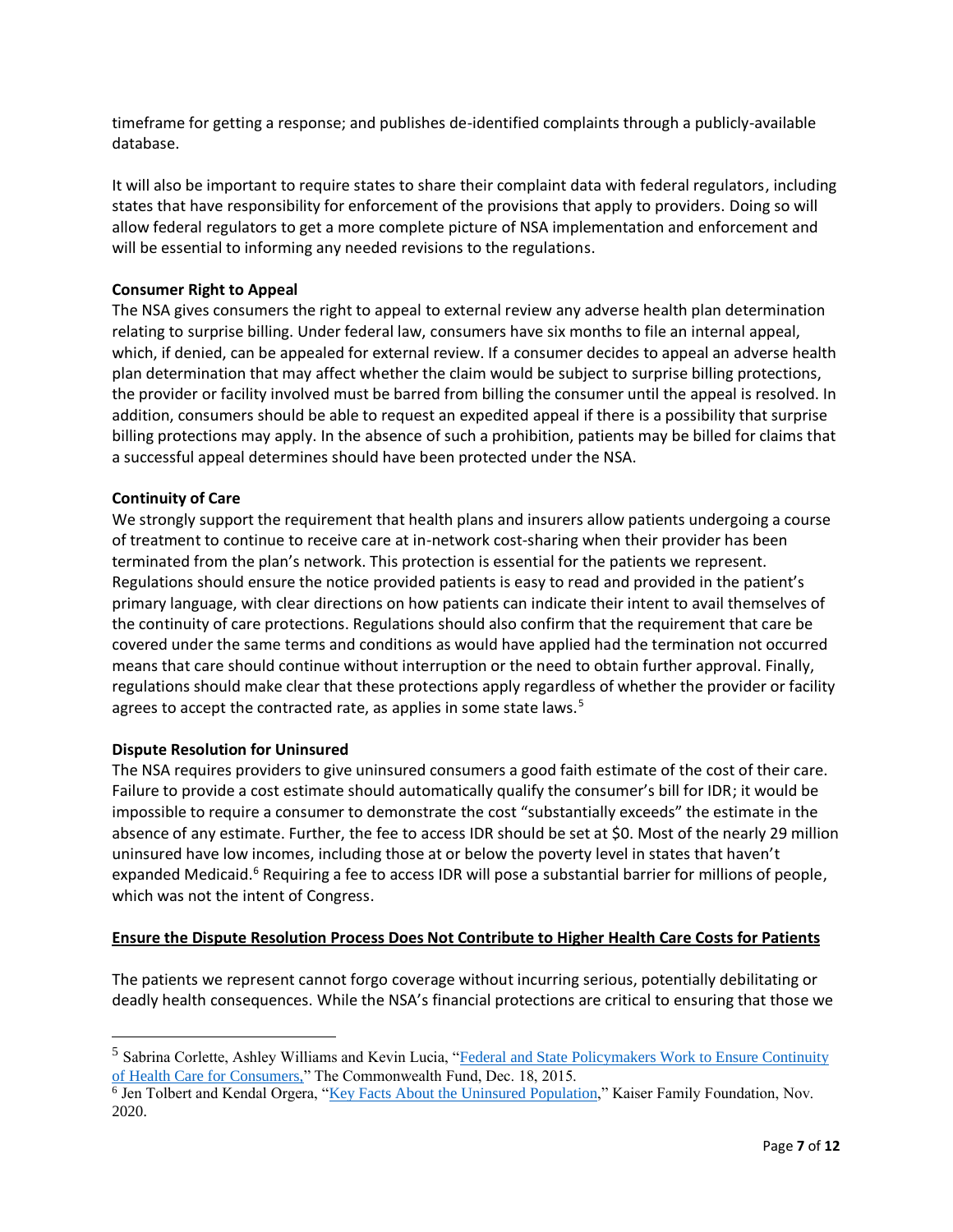represent do not receive surprise bills from providers they did not choose, these protections will be far less meaningful if the law is implemented in a way that causes insurers and group health plans to increase premiums. Since 2010, premiums and deductibles for employer-sponsored coverage have grown faster than wages.<sup>7</sup> That means it's getting harder each year for workers to maintain coverage and access care before meeting their deductible. The NSA must not make that problem worse and should be implemented to reduce costs for patients.

Regulations should be drafted to at least meet, if not exceed, the savings projected by the Congressional Budget Office, which estimated premiums could be reduced by one percent. To do so, we urge you to develop an IDR system and sufficient guardrails that encourages stakeholders to reach in-network agreements (so the NSA need not be triggered).

# **Additional Issues**

## **Preemption of State Law**

The NSA should set the floor, not the ceiling, for consumer protections. Federal regulators should make clear that the NSA does not preempt state laws that are more protective of consumers than federal law, such as the examples shared above regarding state law on notice and consent. Where state law is *less* protective of consumers than the NSA, the NSA should apply. Consumers in states that have enacted surprise billing protections should not have less than the full protections of the NSA. Please see Appendix A for current state surprise billing protection laws.

## **Enforcement**

Guaranteeing strong, clear protections for patients will depend on robust oversight and enforcement of the NSA. The provisions that apply to insurers clearly fall to state departments of insurance to enforce, but enforcement against providers' billing practices is not as well established in most states. We therefore recommend that you establish an enforcement position that require states to demonstrate their intent, authority and capacity to enforce the NSA against providers. To do so, regulations could develop a list of key elements that a state must have in place to demonstrate they can and will "substantially enforce" the provider provisions, including, for example, developing interagency agreements, if necessary, and demonstrating that the state agency or entity charged with enforcement has a process to take consumer complaints; is free of any conflicts of interest; has sufficient expertise and resources to enforce; has authority to obtain from providers any documents necessary to investigate a potential violation; and has authority to levy fines and penalize providers that fail to comply. In the absence of this showing, federal regulators should be responsible for enforcing the NSA in a given state.

States should also be required to report their enforcement actions to federal regulators, in order to demonstrate continued capacity to enforce the NSA provisions that apply to insurers and providers. Regulations should also require states to report on a standardized set of data points (such as data on complaints and IDR outcomes) to allow federal regulators to assess the impact of the law over time, including any effect on premiums and provider access, the frequency of violations by provider type, and any other information that would inform future rulemaking and legislation. In order to inform future policymaking, information on enforcement actions should be reported to Congress and available to the public.

<sup>7</sup> Kaiser Family Foundation, "[Employer Health Benefits Survey: 2020 Annual Survey](https://www.kff.org/health-costs/report/2020-employer-health-benefits-survey/)," Oct. 8, 2020.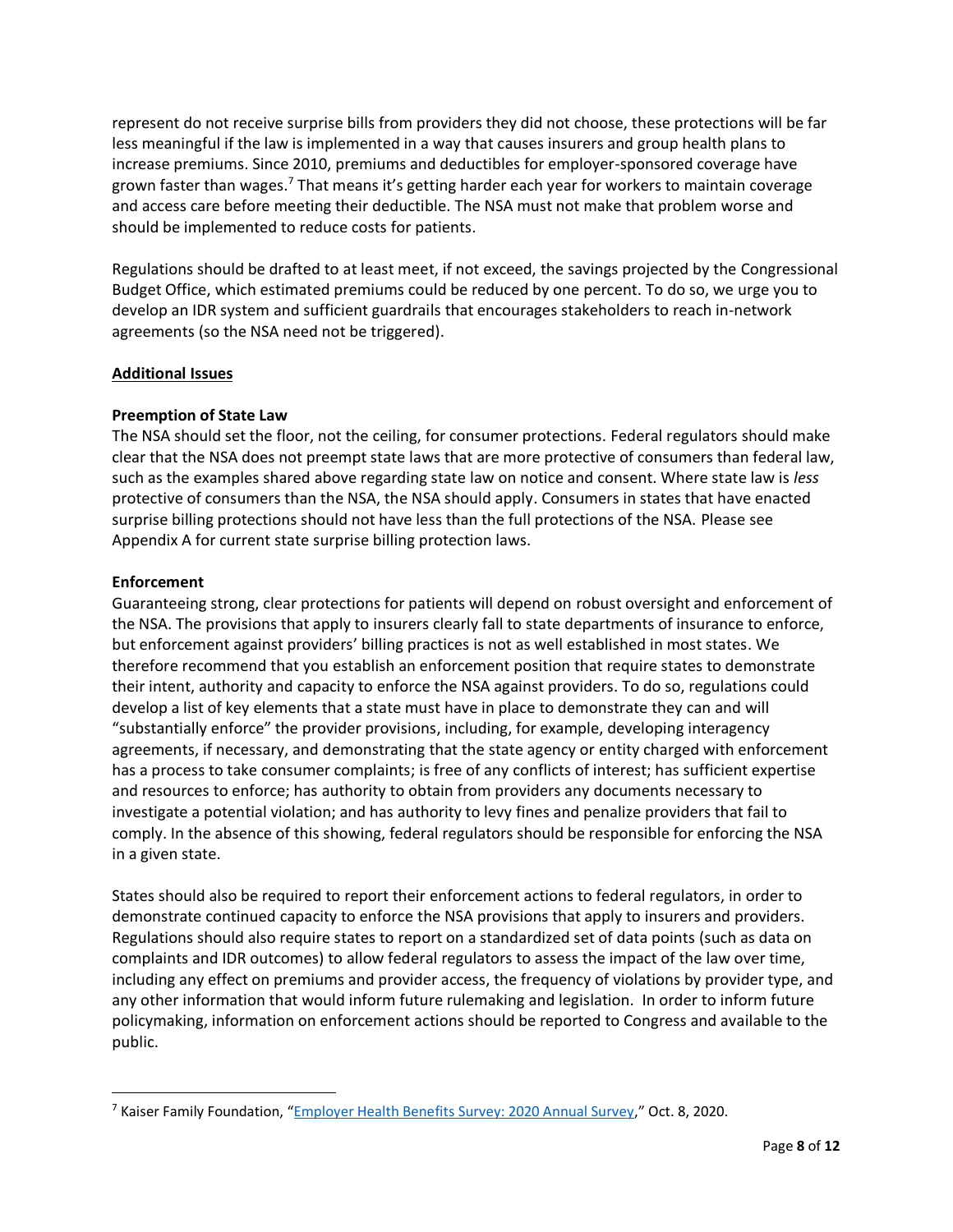#### **Ground Ambulances**

We are concerned that the advisory committee on ground ambulances has not yet been established, despite the NSA requirement that federal regulators establish one no later than 90 days after enactment. This is an urgent issue for the patients we represent, and it is essential that surprise billing protections be extended to these providers. Patients rarely have any choice of ground ambulance service, particularly in an emergency, and can face catastrophic bills as a result. We are anxious to see the advisory committee begin its work and meet the deadline to make recommendations for actions state and federal policymakers can take to prevent surprise billing for patients who require ground ambulance services.

#### **Conclusion**

Thank you for your consideration of our comments. We stand ready to help make implementation of the NSA a success for patients and would appreciate the opportunity to discuss these recommendations with you. Emily Holubowich (*Emily.Holubowch@heart.org*) from the American Heart Association will follow up with your office shortly to schedule a meeting.

Sincerely,

American Cancer Society Cancer Action Network American Diabetes Association American Heart Association American Kidney Fund American Liver Foundation American Lung Association Arthritis Foundation Cancer Support Community Cancer*Care* Cystic Fibrosis Foundation Epilepsy Foundation Hemophilia Federation of America Mended Little Hearts Muscular Dystrophy Association National Alliance on Mental Illness National Hemophilia Foundation National Patient Advocate Foundation Pulmonary Hypertension Association Susan G. Komen The AIDS Institute The Leukemia & Lymphoma Society WomenHeart: The National Coalition for Women with Heart Disease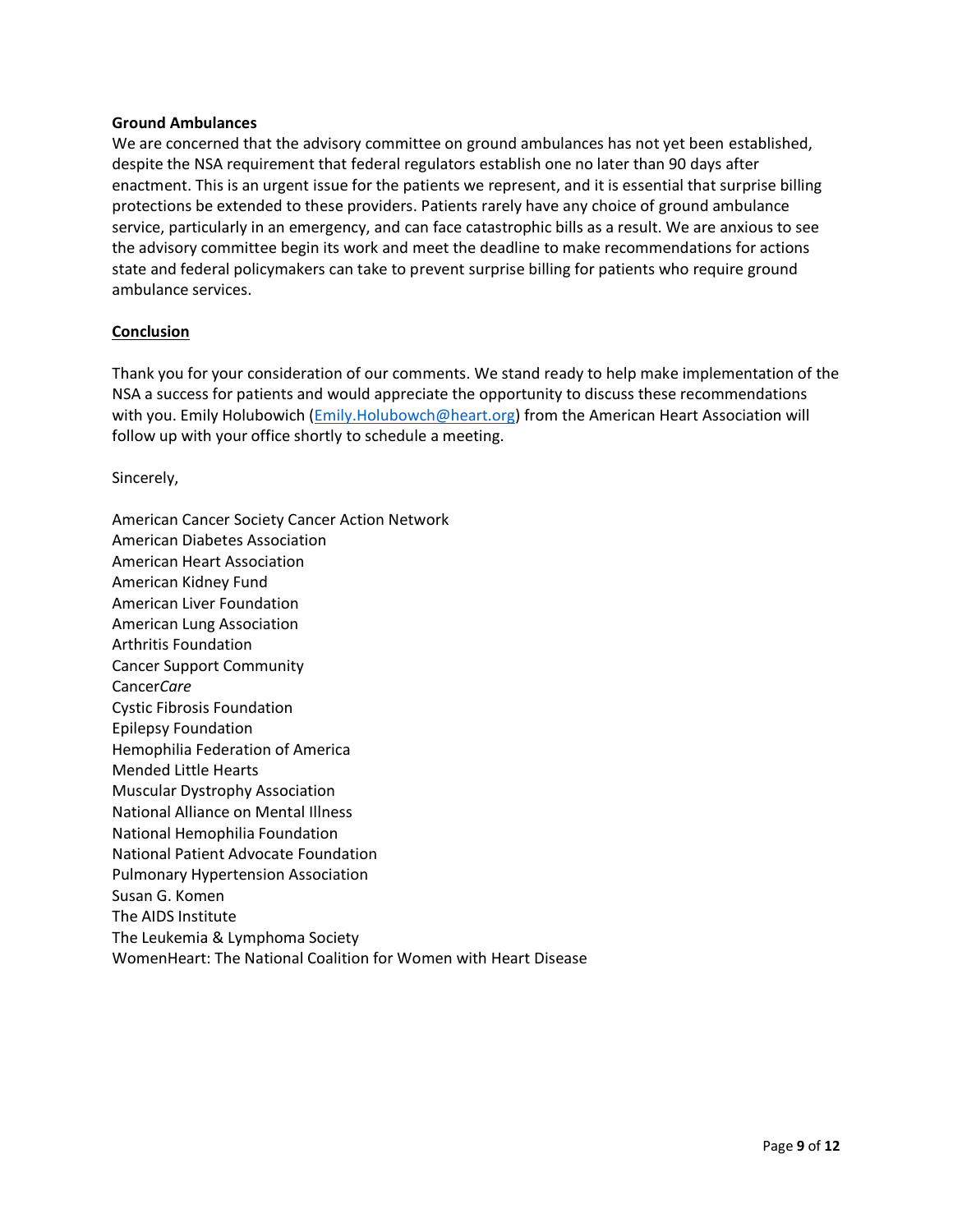# **APPENDIX A**

Below is a list of states that have the most comprehensive surprise billing legislation currently enacted. Although other states have passed some legislation, those laws reflect a more limited approach to patient protections.<sup>8</sup>

| <b>State</b>       | <b>Setting</b>                                                               | <b>Type of Protection</b>                                                                                                                                                                                                                                                                                                                                                                                                               |
|--------------------|------------------------------------------------------------------------------|-----------------------------------------------------------------------------------------------------------------------------------------------------------------------------------------------------------------------------------------------------------------------------------------------------------------------------------------------------------------------------------------------------------------------------------------|
| California         | Emergency department and nonemergency care<br>within an in-network hospitals | Hold harmless protection - the consumer is<br>not held liable financially for any portion of<br>the bill beyond in-network cost-sharing;<br>prohibits providers from sending any surprise<br>bill to the patient for any amount beyond in-<br>network level cost-sharing                                                                                                                                                                |
| Colorado           | Emergency department and nonemergency care<br>within an in-network hospitals | Hold harmless protection - the consumer is<br>not held liable financially for any portion of<br>the bill beyond in-network cost-sharing;<br>prohibits providers from sending any surprise<br>bill to the patient for any amount beyond in-<br>network level cost-sharing                                                                                                                                                                |
| <b>Connecticut</b> | Emergency department and nonemergency care<br>within an in-network hospitals | Hold harmless protection - the consumer is<br>not held liable financially for any portion of<br>the bill beyond in-network cost-sharing;<br>prohibits providers from sending any surprise<br>bill to the patient for any amount beyond in-<br>network level cost-sharing                                                                                                                                                                |
| <b>Florida</b>     | Emergency department and nonemergency care<br>within an in-network hospitals | Hold harmless protection - the consumer is<br>not held liable financially for any portion of<br>the bill beyond in-network cost-sharing;<br>prohibits providers from sending any surprise<br>bill to the patient for any amount beyond in-<br>network level cost-sharing                                                                                                                                                                |
| Georgia            | Emergency department and nonemergency care<br>within an in-network hospitals | Hold harmless protection - the consumer is<br>not held liable financially for any portion of<br>the bill beyond in-network cost-sharing;<br>prohibits providers from sending any surprise<br>bill to the patient for any amount beyond in-<br>network level cost-sharing (the payment<br>standard does not apply to out-of-network<br>facilities and insurers are required to make<br>some payment but there is no specific<br>formula) |

<sup>8</sup> https://www.commonwealthfund.org/publications/maps-and-interactives/2021/feb/state-balance-billingprotections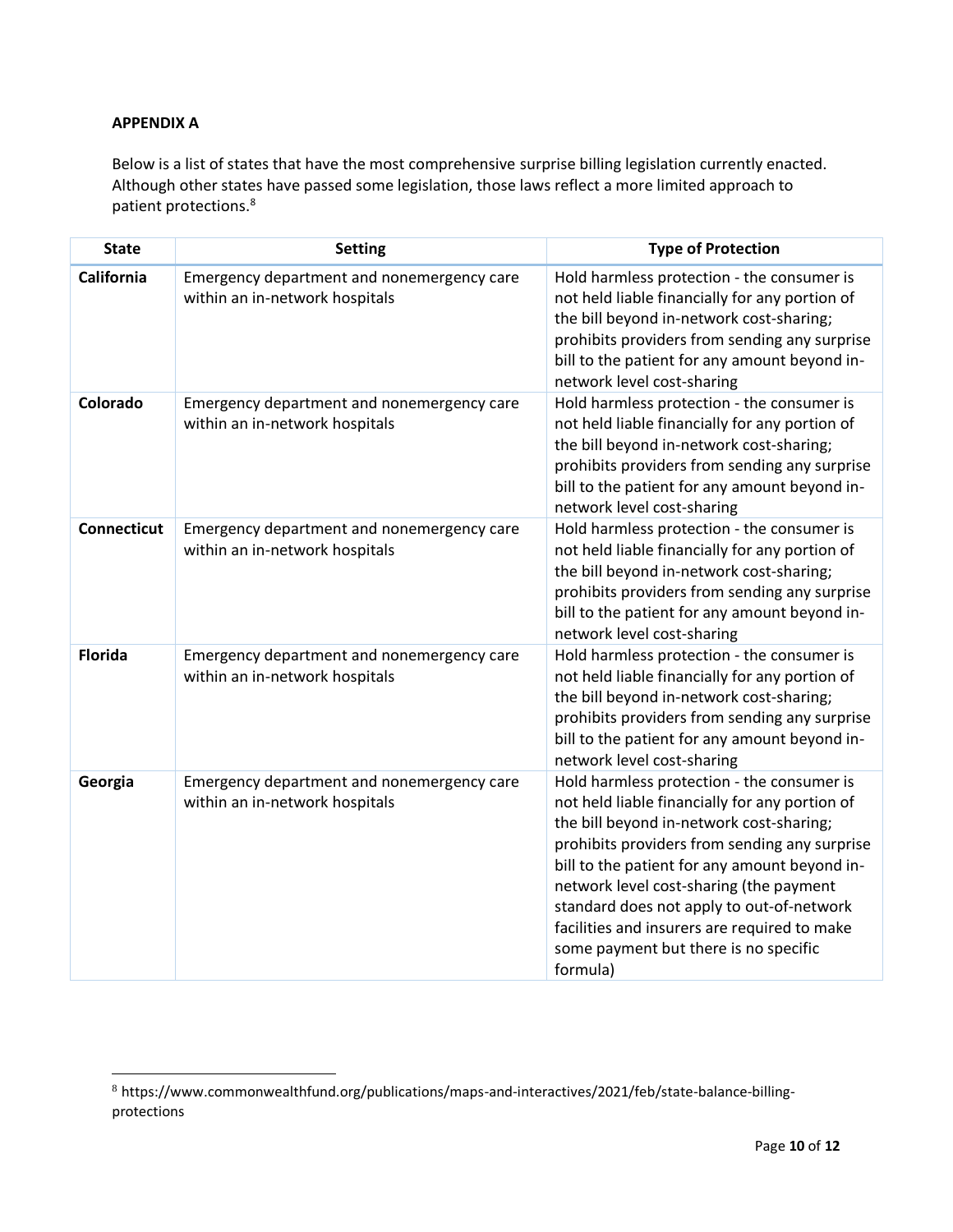| <b>State</b>            | <b>Setting</b>                                                                                                                                                                                                                                                                                                                          | <b>Type of Protection</b>                                                                                                                                                                                                                                                                                                                                                                                                                                             |
|-------------------------|-----------------------------------------------------------------------------------------------------------------------------------------------------------------------------------------------------------------------------------------------------------------------------------------------------------------------------------------|-----------------------------------------------------------------------------------------------------------------------------------------------------------------------------------------------------------------------------------------------------------------------------------------------------------------------------------------------------------------------------------------------------------------------------------------------------------------------|
| <b>Illinois</b>         | Emergency department and nonemergency care<br>within an in-network hospitals; with respect to<br>emergency and nonemergency services provided<br>by out-of-network providers at in-network<br>facilities, protections are limited to a set of<br>designated specialties                                                                 | Hold harmless protection - the consumer is<br>not held liable financially for any portion of<br>the bill beyond in-network cost-sharing (only<br>applicable to facility based-providers);<br>prohibits providers from sending any surprise<br>bill to the patient for any amount beyond in-<br>network level cost-sharing (attaches when<br>the consumer assigns the benefit to the<br>provider, but the hold harmless protection<br>applies even without assignment) |
| <b>Maine</b>            | Emergency department and nonemergency care<br>within an in-network hospitals                                                                                                                                                                                                                                                            | Hold harmless protection - the consumer is<br>not held liable financially for any portion of<br>the bill beyond in-network cost-sharing;<br>prohibits providers from sending any surprise<br>bill to the patient for any amount beyond in-<br>network level cost-sharing                                                                                                                                                                                              |
| <b>Maryland</b>         | Emergency department and nonemergency care<br>within an in-network hospitals                                                                                                                                                                                                                                                            | Hold harmless protection - the consumer is<br>not held liable financially for any portion of<br>the bill beyond in-network cost-sharing (in<br>PPOs, only applies to on-call physicians and<br>hospital based physician); prohibits providers<br>from sending any surprise bill to the patient<br>for any amount beyond in-network level cost-<br>sharing (attached when the consumer in a<br>PPO assigns the benefit to the provider)                                |
| Michigan                | Emergency department and nonemergency care<br>within an in-network hospitals                                                                                                                                                                                                                                                            | Prohibits providers from sending any surprise<br>bill to the patient for any amount beyond in-<br>network level cost-sharing                                                                                                                                                                                                                                                                                                                                          |
| <b>New</b><br>Hampshire | Emergency services provided by a nonparticipating<br>provider in a network hospital and nonemergency<br>care within an in-network hospitals; with respect<br>to emergency and nonemergency services<br>provided by out-of-network providers at in-<br>network facilities, protections are limited to a set<br>of designated specialties | Prohibits providers from sending any surprise<br>bill to the patient for any amount beyond in-<br>network level cost-sharing                                                                                                                                                                                                                                                                                                                                          |
| <b>New Mexico</b>       | Emergency department and nonemergency care<br>within an in-network hospitals                                                                                                                                                                                                                                                            | Hold harmless protection - the consumer is<br>not held liable financially for any portion of<br>the bill beyond in-network cost-sharing;<br>prohibits providers from sending any surprise<br>bill to the patient for any amount beyond in-<br>network level cost-sharing                                                                                                                                                                                              |